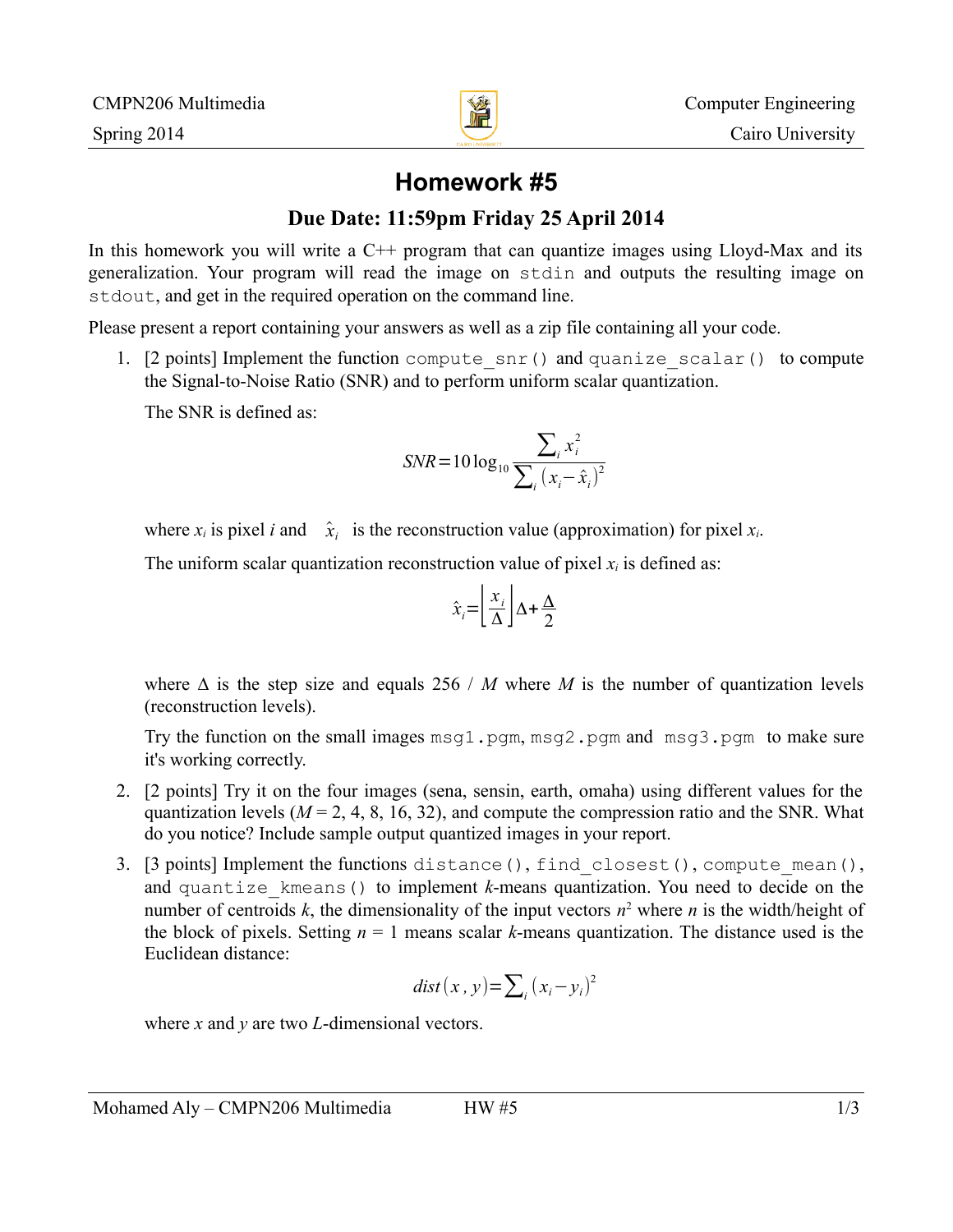Note: You will need to round the centroids to the nearest integer (convert from double to integer) before writing into the output quantized image, because all pixels should have values in the range [0, 255].

- 4. [2 points] Try it on the four images (sena, sensin, earth, omaha) using different values for different values for the parameters:
	- 1. Try scalar quantization  $(n = 1)$ , and different values of  $k = 2, 4, 8, 16, 32$ . Compare the compression ratio and the SNR with the results of the uniform quantizer in step (2) above.
	- 2. Try vector quantization ( $n = 2, 4, 8, 16$ ) with different values of  $k = 2, 4, 8, 16$ . Compare the compression ratio and the SNR with the scalar quantization above. What do you notice? Include sample output quantized images in your report.

Note: when computing the compression ratio for *k*-means, include the storage required to transmit the *codebook* to the receiver in the size of the compressed image.

## *Command Line*

You need to modify the main file hw05.cpp to include the required functionality. Your program should be named hw05, and should be called as follows:

• To perform scalar uniform quantization on the input image and print out the SNR on the first line followed by the quantized image:

./hw05 -uni\_quantize M < input.ppm

where *M* is number of quantization levels and the input image is called input.ppm and the output is written to stdout. For example, to use uniform scalar quantization with 4 levels on sena.ppm, you could run:

./hw05 -uni quantize  $4 <$  sena.ppm

• To perform *k*-means quantization on the input image and print out the SNR on the first line followed by the quantized image:

./hw05 -km\_quantize K N < input.ppm

where  $K$  is number of quantization levels (centroids),  $N$  is the block size of each pixel where each block is *NxN* pixels, and the input image is called input.ppm and the output is written to stdout. For example, to use vector k-means quantization with 4 centroids on blocks of 8x8 pixels on sena.ppm, you could run:

./hw05 -km\_quantize 4 8 < sena.ppm